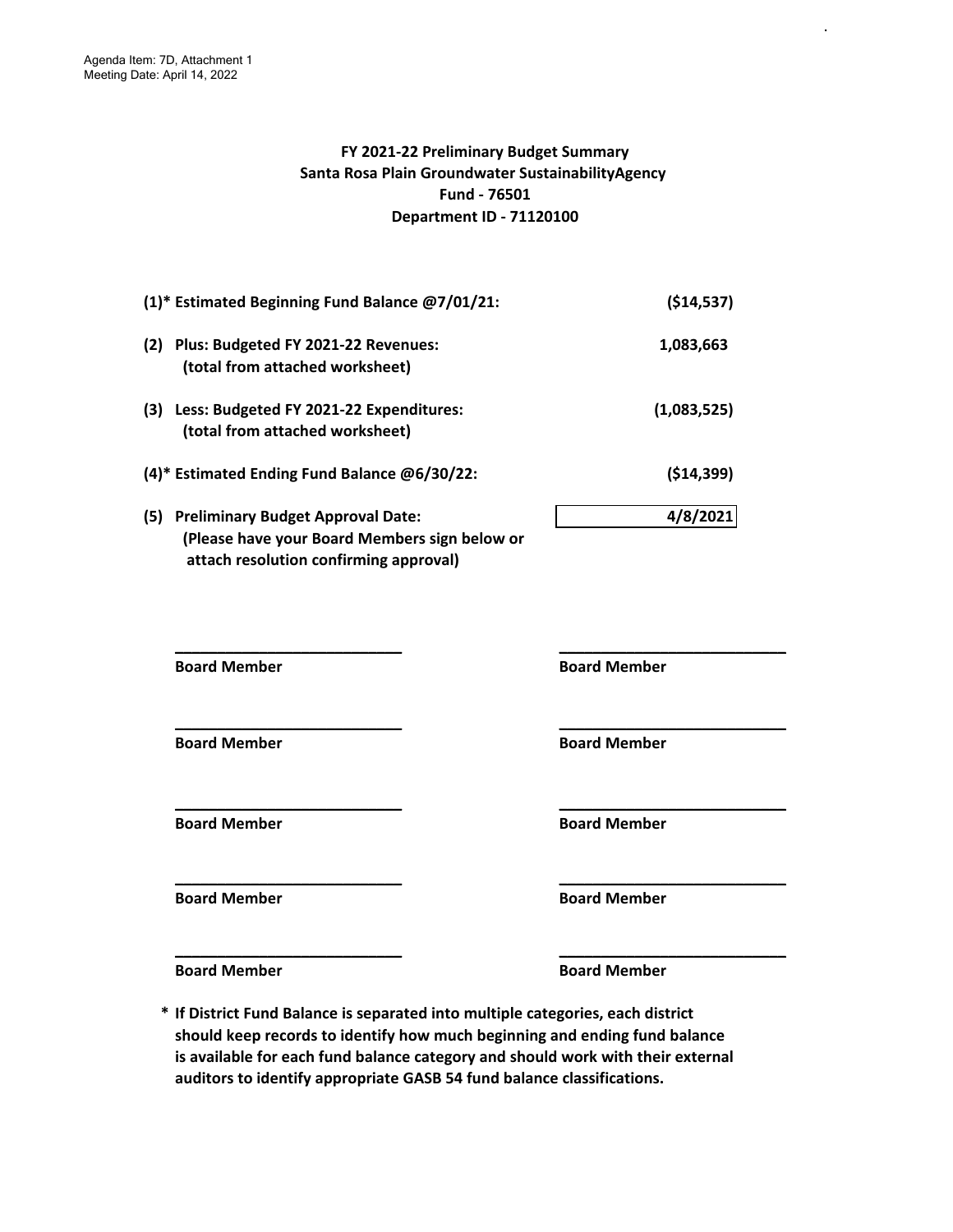|         |                                                                                                                                                                                                                                                                                                                                                                                                                                        | Fund #: 76501          |
|---------|----------------------------------------------------------------------------------------------------------------------------------------------------------------------------------------------------------------------------------------------------------------------------------------------------------------------------------------------------------------------------------------------------------------------------------------|------------------------|
| Account | <b>Account Description</b>                                                                                                                                                                                                                                                                                                                                                                                                             | Department #: 71120100 |
|         |                                                                                                                                                                                                                                                                                                                                                                                                                                        |                        |
|         | 40002 Prop Tax - CY, Secured                                                                                                                                                                                                                                                                                                                                                                                                           |                        |
|         | 40003 Direct Charges - CY                                                                                                                                                                                                                                                                                                                                                                                                              |                        |
|         | 40005 Prop Taxes - RDA Increment                                                                                                                                                                                                                                                                                                                                                                                                       |                        |
|         | 40006 AB1290 RDA Pass Throughs                                                                                                                                                                                                                                                                                                                                                                                                         |                        |
|         | 40007 H&S 33401 RDA Pass Throughs                                                                                                                                                                                                                                                                                                                                                                                                      |                        |
|         | 40008 H&S 33676 RDA (2%) Allocation                                                                                                                                                                                                                                                                                                                                                                                                    |                        |
|         | 40010 Residual Prop Tax - RPTTF                                                                                                                                                                                                                                                                                                                                                                                                        |                        |
|         | 40011 Direct Charges - Intercounty                                                                                                                                                                                                                                                                                                                                                                                                     |                        |
|         | 40012 SB2557 Prop Tax Admin                                                                                                                                                                                                                                                                                                                                                                                                            |                        |
|         | 40050 Property Tax Accrual                                                                                                                                                                                                                                                                                                                                                                                                             |                        |
|         | 40101 Prop Taxes - CY, Unsecured                                                                                                                                                                                                                                                                                                                                                                                                       |                        |
|         | 40105 CollectCost Del CY Unsecured                                                                                                                                                                                                                                                                                                                                                                                                     |                        |
|         | 40111 Supplemental Prop Taxes - CY                                                                                                                                                                                                                                                                                                                                                                                                     |                        |
|         | 40201 Prop Taxes - PY, Secured                                                                                                                                                                                                                                                                                                                                                                                                         |                        |
|         | 40202 Direct Charges - Prior Year                                                                                                                                                                                                                                                                                                                                                                                                      |                        |
|         | 40211 Prop Taxes - PY, Unsecured                                                                                                                                                                                                                                                                                                                                                                                                       |                        |
|         | 40221 Supplemental Prop Taxes - PY                                                                                                                                                                                                                                                                                                                                                                                                     |                        |
|         | 40301 Sales and Use Tax                                                                                                                                                                                                                                                                                                                                                                                                                |                        |
|         | 40404 Timber Yield Tax                                                                                                                                                                                                                                                                                                                                                                                                                 |                        |
|         | 40900 Other Taxes                                                                                                                                                                                                                                                                                                                                                                                                                      |                        |
|         | 40999 Penalties and Costs on Taxes                                                                                                                                                                                                                                                                                                                                                                                                     |                        |
| 40000   | <b>Total Tax Revenue</b>                                                                                                                                                                                                                                                                                                                                                                                                               | 0                      |
|         |                                                                                                                                                                                                                                                                                                                                                                                                                                        |                        |
|         |                                                                                                                                                                                                                                                                                                                                                                                                                                        |                        |
| 41000   | <b>Total Licenses, Permits, Franchises</b>                                                                                                                                                                                                                                                                                                                                                                                             | 0                      |
|         |                                                                                                                                                                                                                                                                                                                                                                                                                                        |                        |
|         |                                                                                                                                                                                                                                                                                                                                                                                                                                        |                        |
|         |                                                                                                                                                                                                                                                                                                                                                                                                                                        |                        |
|         |                                                                                                                                                                                                                                                                                                                                                                                                                                        |                        |
|         |                                                                                                                                                                                                                                                                                                                                                                                                                                        |                        |
|         |                                                                                                                                                                                                                                                                                                                                                                                                                                        |                        |
|         |                                                                                                                                                                                                                                                                                                                                                                                                                                        |                        |
|         |                                                                                                                                                                                                                                                                                                                                                                                                                                        |                        |
|         |                                                                                                                                                                                                                                                                                                                                                                                                                                        |                        |
|         |                                                                                                                                                                                                                                                                                                                                                                                                                                        |                        |
|         |                                                                                                                                                                                                                                                                                                                                                                                                                                        |                        |
|         | 41132 Licenses - Other<br>41152 Mitigation Fees<br>42103 State - Vehicle License Fees<br>42261 State Construction/Subventions<br>42281 State Emergency Preparedness<br>42291 State Homeowners Prop Tax Relf<br>42358 State Other Funding<br>42360 State Grant Revenue<br>42441 Federal FEMA Disaster Funding<br>42461 Federal Other Funding<br>42601 County of Sonoma<br>42610 Other Governmental Agencies<br>42611 City of Santa Rosa |                        |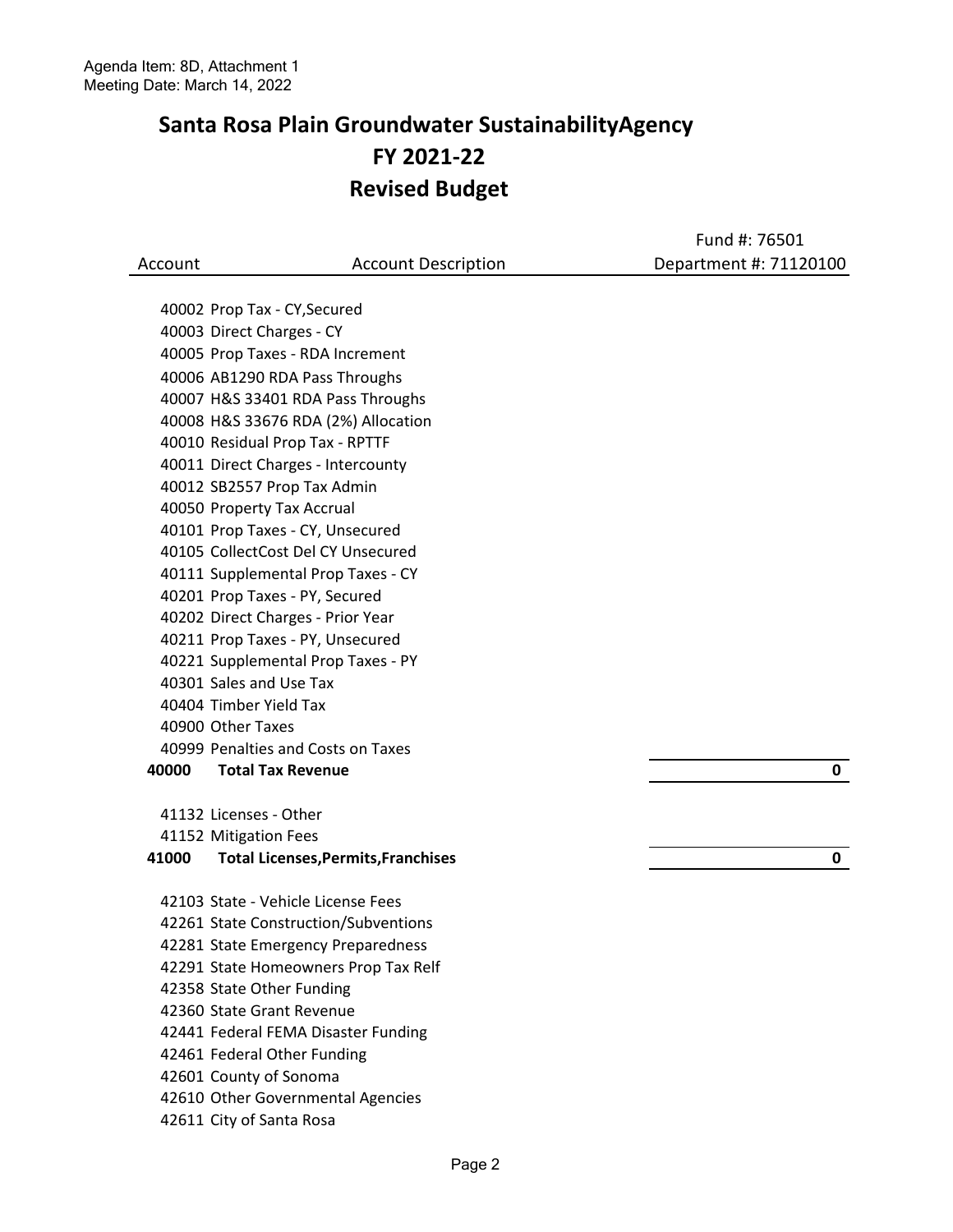|         |                                                                             | Fund #: 76501          |
|---------|-----------------------------------------------------------------------------|------------------------|
| Account | <b>Account Description</b>                                                  | Department #: 71120100 |
|         |                                                                             |                        |
|         | 42612 City of Petaluma                                                      |                        |
|         | 42613 City of Rohnert Park                                                  |                        |
|         | 42615 City of Cotati                                                        |                        |
|         | 42618 City of Sonoma                                                        |                        |
|         | 42619 Town of Windsor                                                       |                        |
|         | 42622 MTC (Metropolitan Transp Comm)                                        |                        |
|         | 42623 Measure M                                                             |                        |
|         | 42624 RDA Asset Distribution                                                |                        |
|         | 42627 Special Districts                                                     |                        |
|         | 42628 Cities                                                                |                        |
| 42000   | <b>Total Intergovernmental Revenues</b>                                     | 0                      |
|         | 43201 Fines, Forfeitures, Penalties                                         |                        |
| 43000   | <b>Total Fines, Forfeitures, Penalties</b>                                  | 0                      |
|         | 44002 Interest on Pooled Cash                                               |                        |
|         | 44003 Other Interest Earnings                                               |                        |
|         | 44050 Unrealized Gains and Losses                                           |                        |
|         | 44101 Rent - Real Estate                                                    |                        |
|         | 44102 Rent - Equipment                                                      |                        |
|         | 44109 Concessions                                                           |                        |
| 44000   | <b>Total Revenue - Use of Money &amp; Prop</b>                              | 0                      |
|         |                                                                             |                        |
|         | 45008 NCPA Fees for Govt. Services                                          |                        |
|         | 45061 Planning and Engineering Svcs                                         |                        |
|         | 45062 Construct/Bldg Permit Rvw Svcs                                        |                        |
|         | 45065 Inspection Fees                                                       |                        |
|         | 45221 Sewer/Water Usage Fees                                                | 101,885                |
|         | 45253 Ambulance Fees                                                        |                        |
|         | 45281 Library Services                                                      |                        |
|         | 45283 Library Postage Recovery                                              |                        |
|         | 45284 Fines - Delinquent Collections<br>45291 Parks and Recreation Services |                        |
|         | 45301 Charges for Services                                                  |                        |
|         | 45309 Retirement Administration Fees                                        |                        |
|         | 45310 Fire Dispatch Fees                                                    |                        |
|         | 45311 Other Fire Services                                                   |                        |
|         | 45313 Sale - Water                                                          |                        |
|         |                                                                             |                        |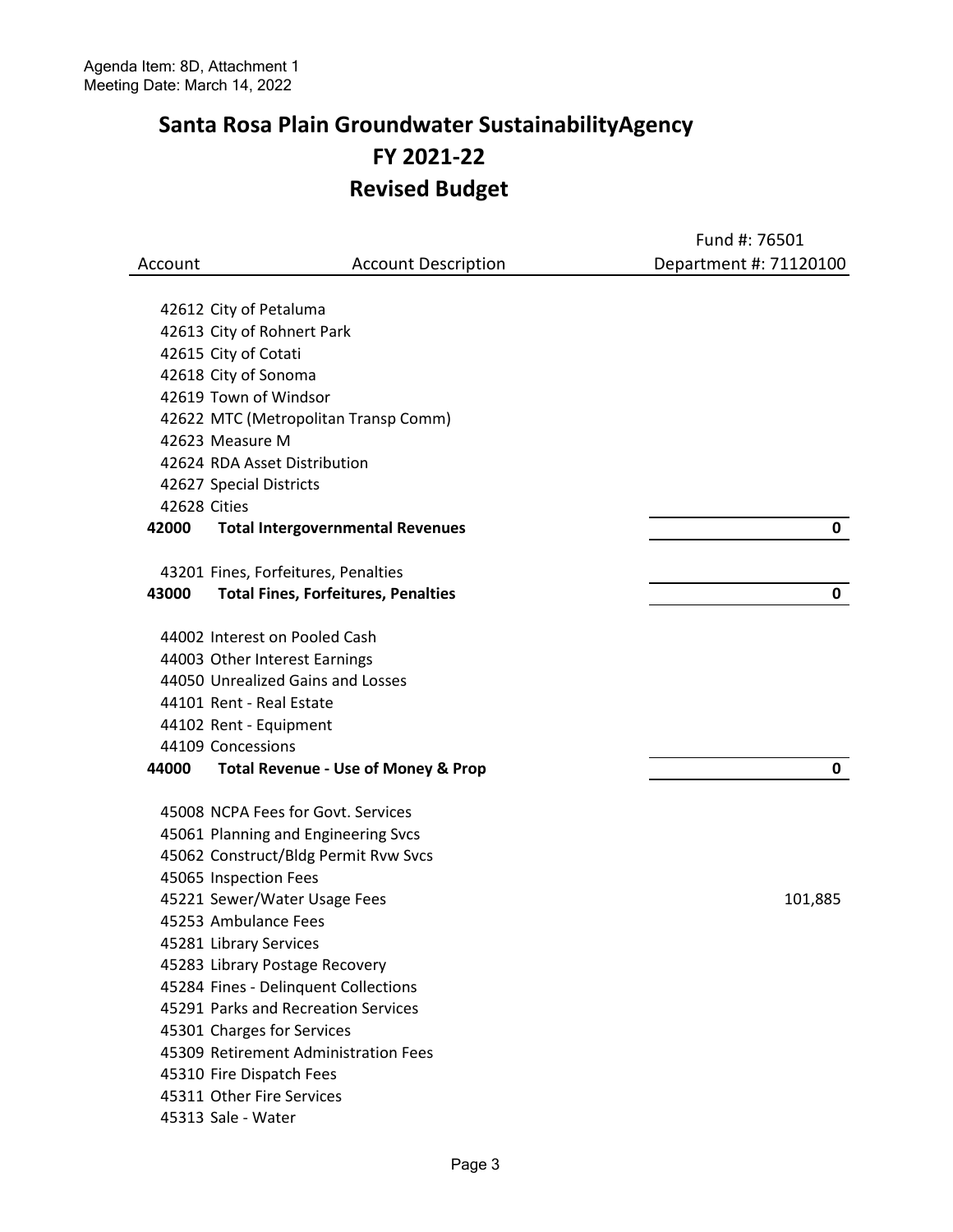|         |                                           | Fund #: 76501          |
|---------|-------------------------------------------|------------------------|
| Account | <b>Account Description</b>                | Department #: 71120100 |
|         |                                           |                        |
|         | 45319 Abatement Revenue                   |                        |
|         | 45507 Telecommunication Data Lines        |                        |
|         | 45530 Maintenance fees                    |                        |
|         | 45533 Reprographics Photocopy             |                        |
| 45000   | <b>Total Charges for Services</b>         | 101,885                |
|         | 46002 Sales - Taxable                     |                        |
|         | 46003 Sales - Non Taxable                 |                        |
|         | 46021 Capital Grants - Federal            |                        |
|         | 46022 Capital Grants - State              | 734,350                |
|         | 46023 Capital Grants - Other              |                        |
|         | 46024 Connection Fees                     |                        |
|         | 46027 Insurance Claims Reimbursement      |                        |
|         | 46028 Insurance Claims Rebates            |                        |
|         | 46029 Donations/Contributions             |                        |
|         | 46040 Miscellaneous Revenue               | 247,428                |
|         | 46041 Discounts Earned                    |                        |
|         | 46050 Cancelled/Stale Dated Warrants      |                        |
|         | 46051 Returned Checks                     |                        |
|         | 46200 Revenue Appl PY Misc Revenue        |                        |
|         | 46210 Refunds                             |                        |
| 46000   | <b>Total Miscellaneous Revenues</b>       | 981,778                |
|         | 47002 Sale of Capital Assets              |                        |
|         | 47101 Transfers In - within a Fund        |                        |
|         | 47102 Transfers In - btw Govtl Funds      |                        |
|         | 47103 Transfers In - All Others           |                        |
| 47000   | <b>Total Other Financing Sources</b>      | 0                      |
|         | 49002 Advances                            |                        |
|         | 49003 Advances Clearing                   |                        |
|         | 49004 Administrative Control Account      |                        |
|         | 49005 Admin Control Acct Clearing         |                        |
| 49000   | <b>Total Administrative Control Accts</b> | 0                      |
|         | <b>Grand Total Revenues</b>               | 1,083,663              |
|         |                                           |                        |

50701 Perm Position - Local Bds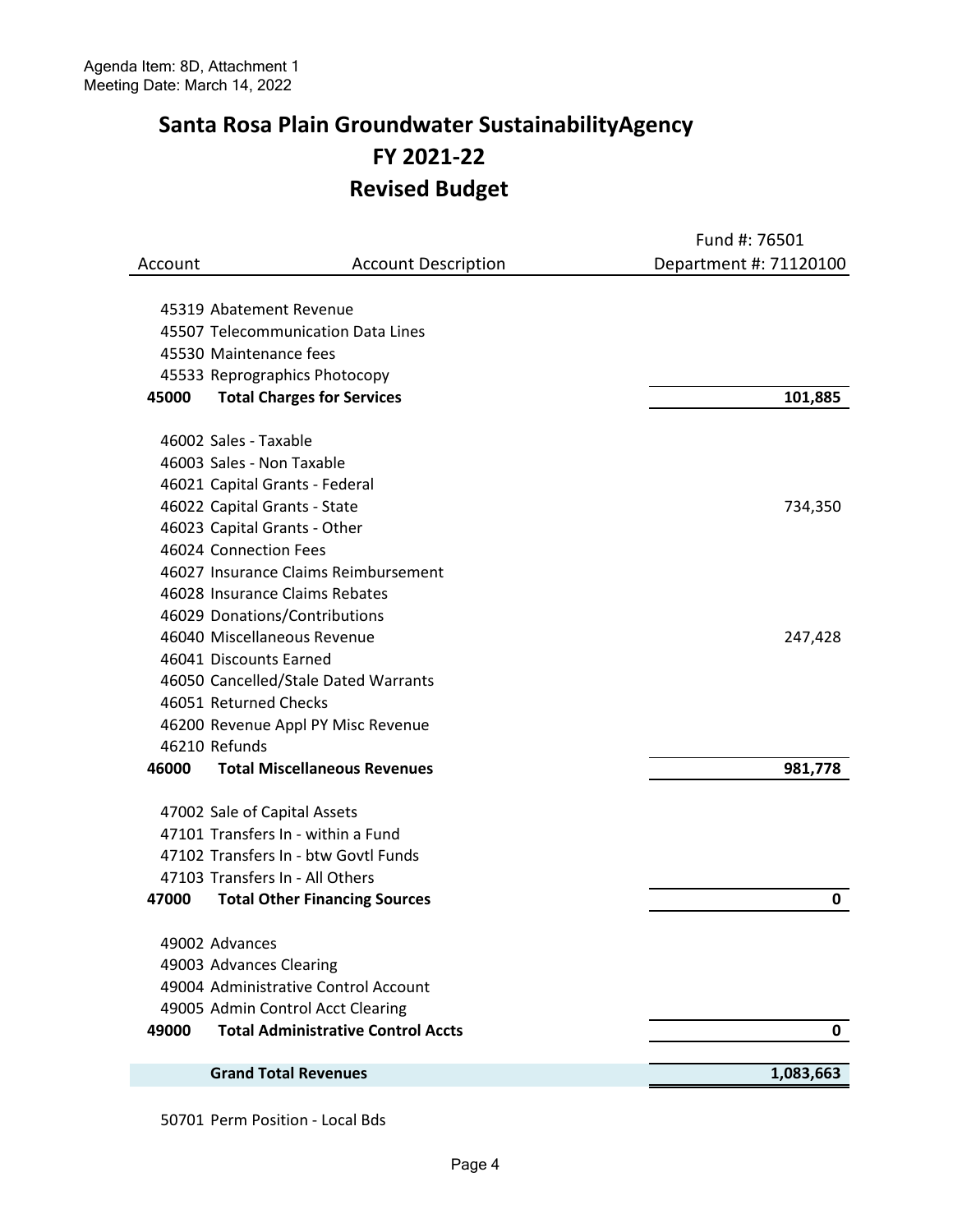|         |                                                     | Fund #: 76501          |
|---------|-----------------------------------------------------|------------------------|
| Account | <b>Account Description</b>                          | Department #: 71120100 |
|         |                                                     |                        |
|         | 50702 Extra Help - Local Bds                        |                        |
|         | 50703 Overtime - Local Bds                          |                        |
|         | 50704 Boards/Commissions - Local Bds                |                        |
|         | 50705 Premium Pay - Local Bds                       |                        |
|         | 50707 Standby Pay - Local Bds                       |                        |
|         | 50708 Contract Employee - Local Bds                 |                        |
|         | 50709 Temporary Help - Local Bds                    |                        |
|         | 50751 Retirement - Local Bds                        |                        |
|         | 50752 County Retirement - Local Bds                 |                        |
|         | 50753 FICA Retirement - Local Bds                   |                        |
|         | 50754 Deferred Comp - Local Bds                     |                        |
|         | 50755 PERS - Local Bds                              |                        |
|         | 50756 Medicare - Local Bds                          |                        |
|         | 50801 Health Ins - Local Bds                        |                        |
|         | 50802 Disability - Local Bds                        |                        |
|         | 50803 Dental - Local Bds                            |                        |
|         | 50804 Life Ins - Local Bds                          |                        |
|         | 50805 Vision - Local Bds                            |                        |
|         | 50806 Unemployment - Local Bds                      |                        |
|         | 50808 Worker's Comp - Local Bds                     |                        |
| 50000   | <b>Total Salaries and Employee Benefits</b>         | 0                      |
|         | 51021 Communication Expense (Sonoma Water Outreach) | 60,000                 |
|         | 51022 Telecom. Lines (non ISD)                      |                        |
|         | 51031 Waste Disposal Services                       |                        |
|         | 51032 Janitorial Services                           |                        |
|         | 51041 Insurance - Liability                         | 2,250                  |
|         | 51042 Insurance - Premiums                          |                        |
|         | 51046 Insurance - Workers Comp                      |                        |
|         | 51061 Maintenance - Equipment                       |                        |
|         | 51071 Maintenance - Bldg & Improve                  |                        |
|         | 51072 Landscaping Services                          |                        |
|         | 51074 Maint - Parks and Grounds                     |                        |
|         | 51077 Maint - Infrastructure                        |                        |
|         | 51101 Sewer Collection Services                     |                        |
|         | 51201 Administration Services (West Yost)           | 154,000                |
|         | 51202 Election Services                             |                        |
|         | 51204 Property Tax/Assessment Admin (Fee Study)     | 63,475                 |
|         |                                                     |                        |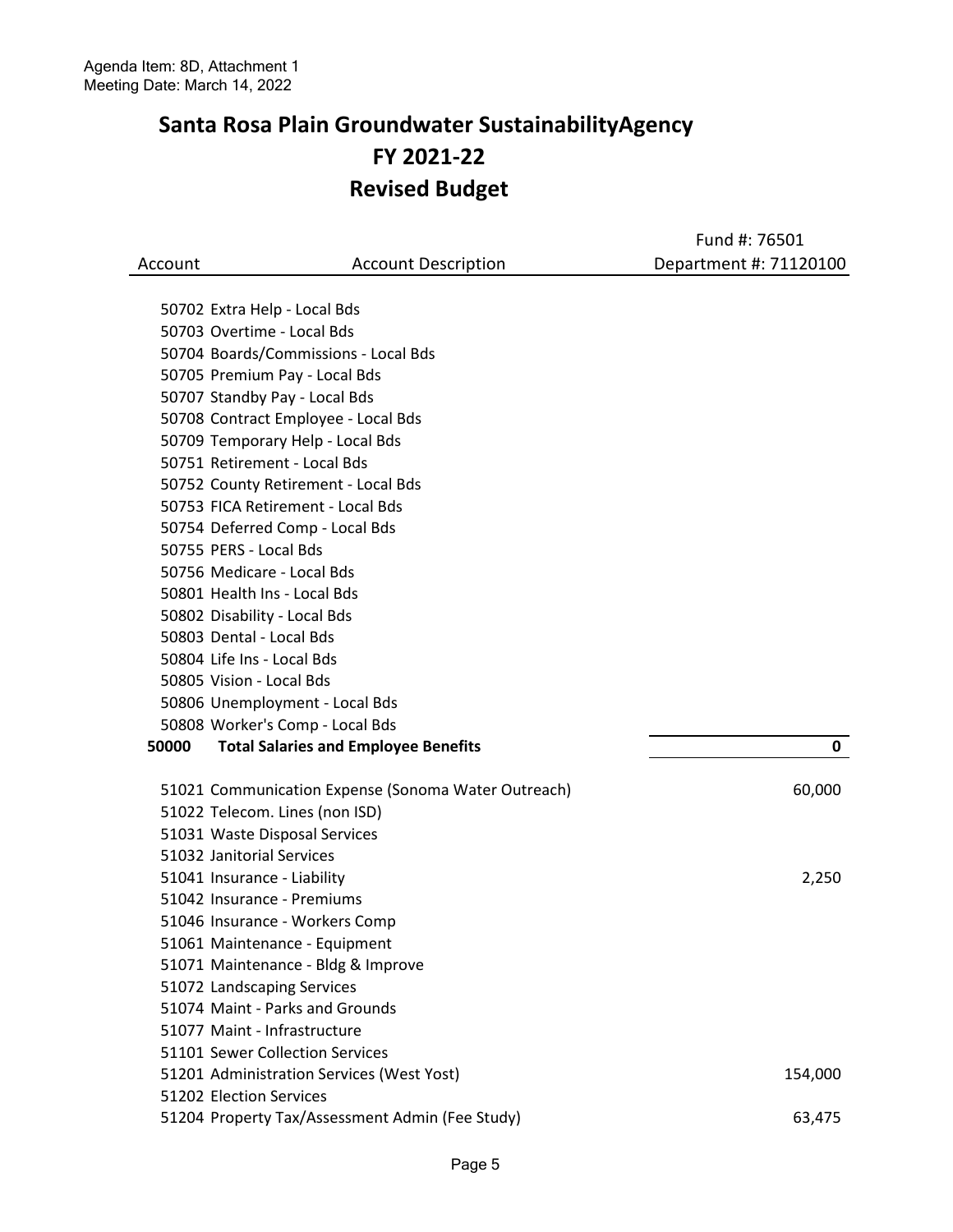|         |                                                              | Fund #: 76501          |
|---------|--------------------------------------------------------------|------------------------|
| Account | <b>Account Description</b>                                   | Department #: 71120100 |
|         |                                                              |                        |
|         | 51205 Advertising/Marketing Svc                              |                        |
|         | 51206 Accounting/Auditing Services                           | 7,500                  |
|         | 51207 Client Accounting Services                             |                        |
|         | 51209 Information Tech Svc (non ISD)                         |                        |
|         | 51211 Legal Services                                         | 60,000                 |
|         | 51213 Engineer Services (Sonoma Water Tech Support, GSP)     | 653,800                |
|         | 51214 Agency Extra/Temp Help                                 |                        |
|         | 51215 Director/Commissioner Services                         |                        |
|         | 51218 Actuarial Services                                     |                        |
|         | 51219 Burial Services                                        |                        |
|         | 51221 Medical/Laboratory Services                            |                        |
|         | 51222 Safety/Emergency Services                              |                        |
|         | 51225 Training Services                                      |                        |
|         | 51226 Consulting Services (Monitoring/AC Facilitation)       | 15,000                 |
|         | 51230 Security Services                                      |                        |
|         | 51231 Testing/Analysis                                       |                        |
|         | 51235 Dispatch Services                                      |                        |
|         | 51241 Outside Printing and Binding                           |                        |
|         | 51242 Bank Charges                                           |                        |
|         | 51244 Permits/License/Fees (Registration Program)            | 20,000                 |
|         | 51248 Micrographics/Microfilm Svc                            |                        |
|         | 51249 Other Professional Services (Sonoma Water Grant Admin) | 40,000                 |
|         | 51250 Planning/Mapping/Inspections                           |                        |
|         | 51251 Claims Processing                                      | 7,500                  |
|         | 51301 Publications and Legal Notices                         |                        |
|         | 51301 Publications and Legal Notices                         |                        |
|         | 51401 Rents and Leases - Equipment                           |                        |
|         | 51402 Rents and Leases - Heavy Eqt                           |                        |
|         | 51421 Rents and Leases - Bldg/Land (Meeting Room)            |                        |
|         | 51503 Foundation Expense                                     |                        |
|         | 51504 Peace Officer Training Expense                         |                        |
|         | 51601 Training/Conference Expenses                           |                        |
|         | 51602 Business Travel/Mileage                                |                        |
|         | 51604 Other Transportation                                   |                        |
|         | 51605 Private Car Expense                                    |                        |
|         | 51801 Other Services                                         |                        |
|         | 51802 Public Safety Realignment                              |                        |
|         | 51803 Other Contract Services                                |                        |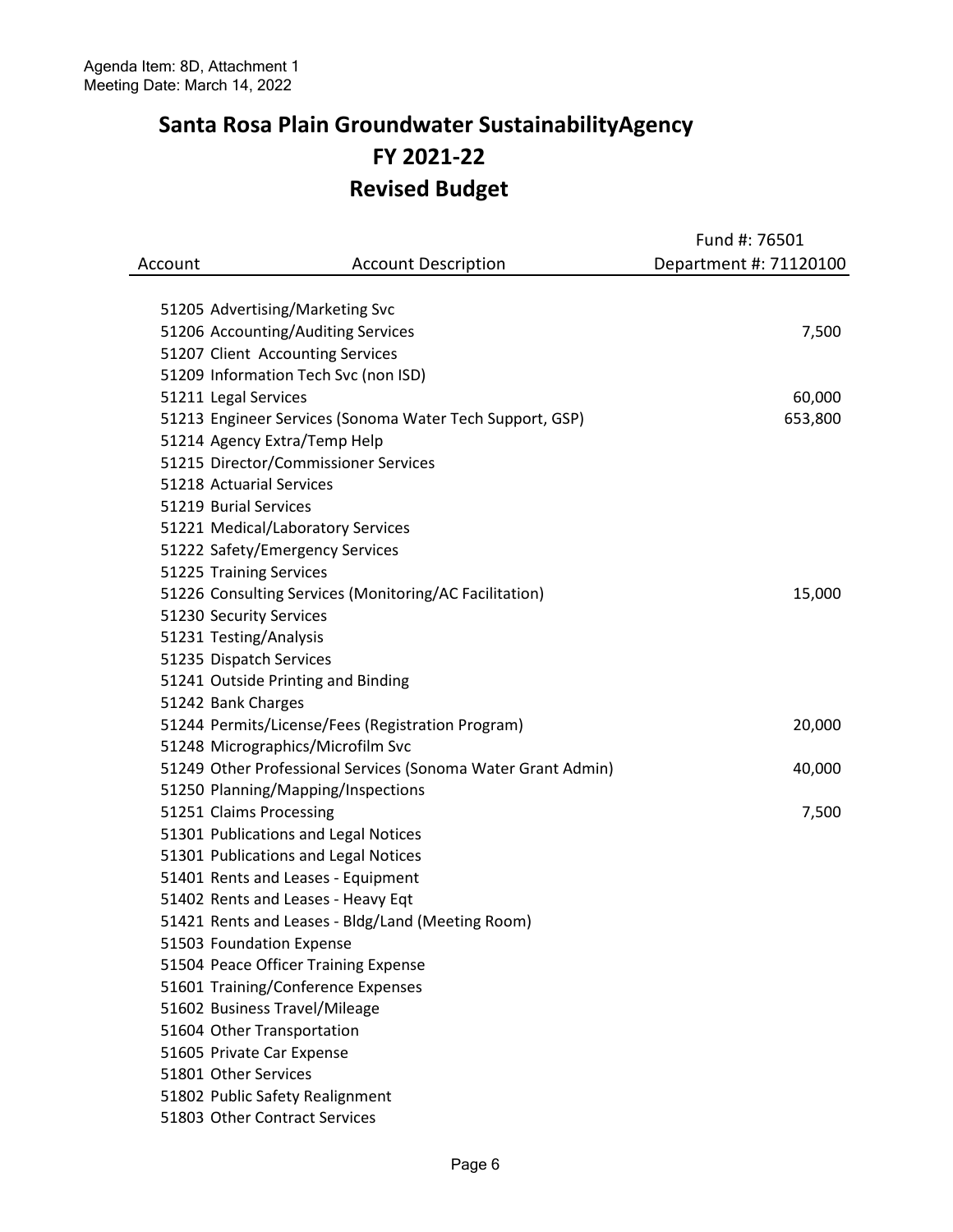|         |                                      | Fund #: 76501          |
|---------|--------------------------------------|------------------------|
| Account | <b>Account Description</b>           | Department #: 71120100 |
|         |                                      |                        |
|         | 51901 Telecommunication Data Lines   |                        |
|         | 51902 Telecommunication Usage        |                        |
|         | 51903 Telecommunication Installation |                        |
|         | 51904 ISD - Baseline Services        |                        |
|         | 51905 ISD - Improvement Projects     |                        |
|         | 51906 ISD - Supplemental Projects    |                        |
|         | 51907 ISD - Device Modernization Pro |                        |
|         | 51909 Telecommunication Wireless Svc |                        |
|         | 51910 Courier Services               |                        |
|         | 51911 Mail Services                  |                        |
|         | 51912 Records Services               |                        |
|         | 51915 ISD - Reprographics Services   |                        |
|         | 51916 County Services Chgs           |                        |
|         | 51918 HRMS Charges                   |                        |
|         | 51919 EFS Charges                    |                        |
|         | 51920 Risk Mgmt Benefit Admin Chgs   |                        |
|         | 51927 Unclaimable HRMS               |                        |
|         | <b>Subtotal Services</b>             | 1,083,525              |
|         | 52021 Clothing, Uniforms, Personal   |                        |
|         | 52031 Food                           |                        |
|         | 52041 Household Supplies Expense     |                        |
|         | 52042 Janitorial Supplies            |                        |
|         | 52043 Safety Supplies/Equipment      |                        |
|         | 52061 Fuel/Gas/Oil                   |                        |
|         | 52071 Materials and Supplies Expense |                        |
|         | 52072 Chemicals                      |                        |
|         | 52081 Medical/Laboratory Supplies    |                        |
|         | 52091 Memberships/Certifications     |                        |
|         | 52101 Other Supplies                 |                        |
|         | 52111 Office Supplies                |                        |
|         | 52114 Freight/Postage                |                        |
|         | 52115 Books/Media/Subscriptions      |                        |
|         | 52116 Photocopy Supplies             |                        |
|         | 52117 Mail and Postage Supplies      |                        |
|         | 52118 Printing and Binding Supplies  |                        |
|         | 52141 Minor Equipment/Small Tools    |                        |
|         | 52142 Computer Equipment/Accessories |                        |
|         | 52143 Computer Software/Licensing    |                        |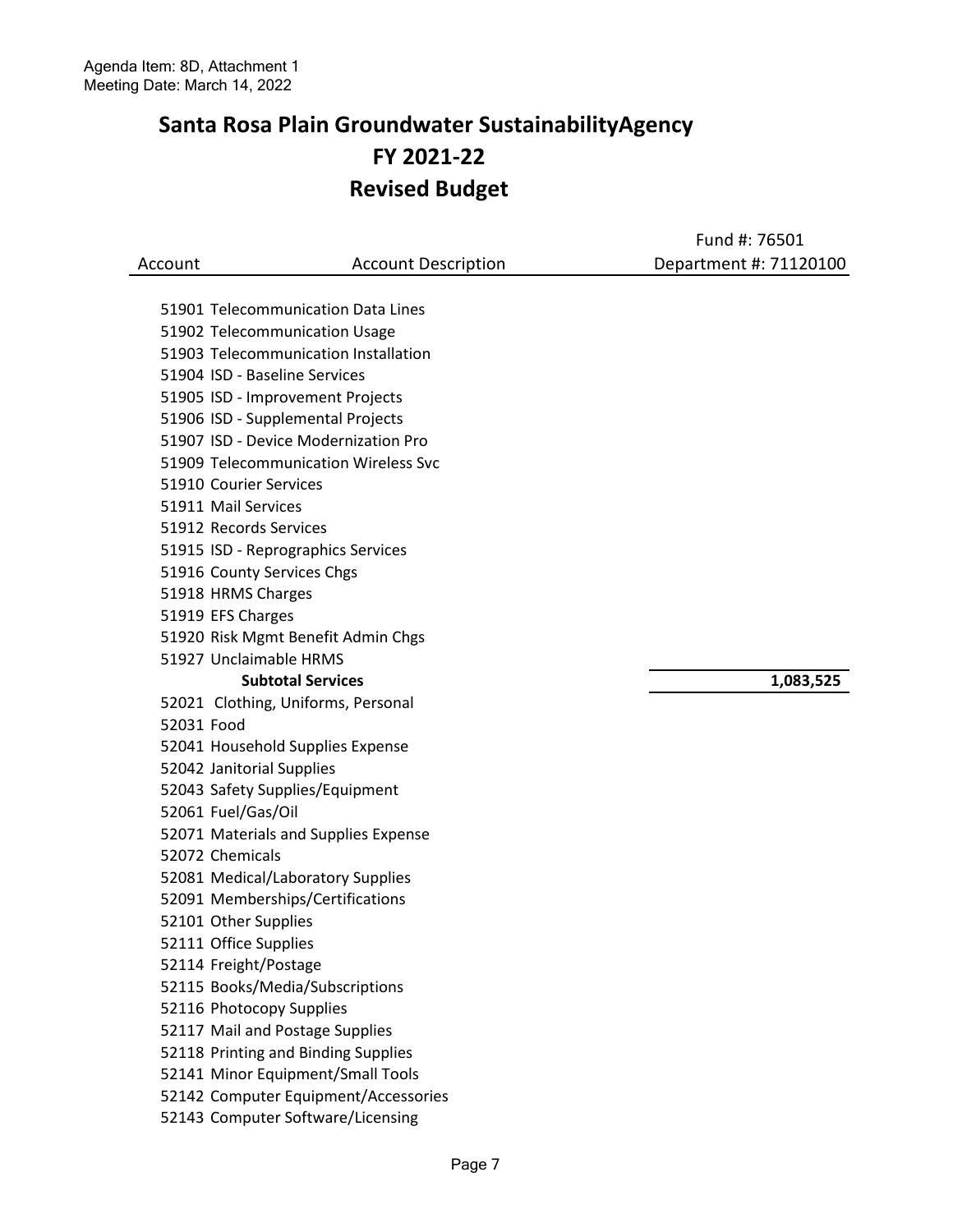|            |                                               | Fund #: 76501          |
|------------|-----------------------------------------------|------------------------|
| Account    | <b>Account Description</b>                    | Department #: 71120100 |
|            |                                               |                        |
|            | 52144 Equipment Allowance                     |                        |
|            | 52145 Grant Acquired Tools/Equip              |                        |
|            | 52162 Special Department Expense              |                        |
|            | 52163 Professional Development                |                        |
|            | 52165 Physical Fitness                        |                        |
|            | 52166 Employee Recognition Expense            |                        |
|            | 52168 Recreational Supplies                   |                        |
|            | 52191 Utilities Expense                       |                        |
|            | 52193 Utilities - Electric                    |                        |
|            | 52194 Utilities - Water                       |                        |
|            | <b>Subtotal Supplies</b>                      | 0                      |
| 51000      | <b>Total Services and Supplies</b>            | 1,083,525              |
|            | 53012 Support and Care of Persons             |                        |
|            | 53101 Principal Payments - LT Debt            |                        |
|            | 53103 Interest on LT Debt                     |                        |
|            | 53104 Other Interest Expense                  |                        |
|            | 53105 Costs of Issuance                       |                        |
|            | 53201 Judgments and Damages                   |                        |
|            | 53301 Taxes and Assessments                   |                        |
|            | 53402 Depreciation Expense                    |                        |
|            | 53501 Contributions                           |                        |
|            | 53611 Income Allocations                      |                        |
| 53000      | <b>Total Other Charges</b>                    | 0                      |
| 54101 Land |                                               |                        |
|            | 54305 Machinery and Equipment                 |                        |
|            | 54330 Grant Acquired Equipment                |                        |
|            | 54331 Mobile Equipment                        |                        |
|            | 54333 Computer Equipment                      |                        |
|            | 54405 CIP - Bldg & Impr                       |                        |
|            | 54406 CIP - Infrastructure                    |                        |
|            | 54503 Work in Progress - Eqt                  |                        |
| 54000      | <b>Total Capital Expenditures</b>             | 0                      |
|            |                                               |                        |
|            | 55011 Appropriation for Contingenc            | 0                      |
| 55000      | <b>Total Appropriations for Contingencies</b> | 0                      |